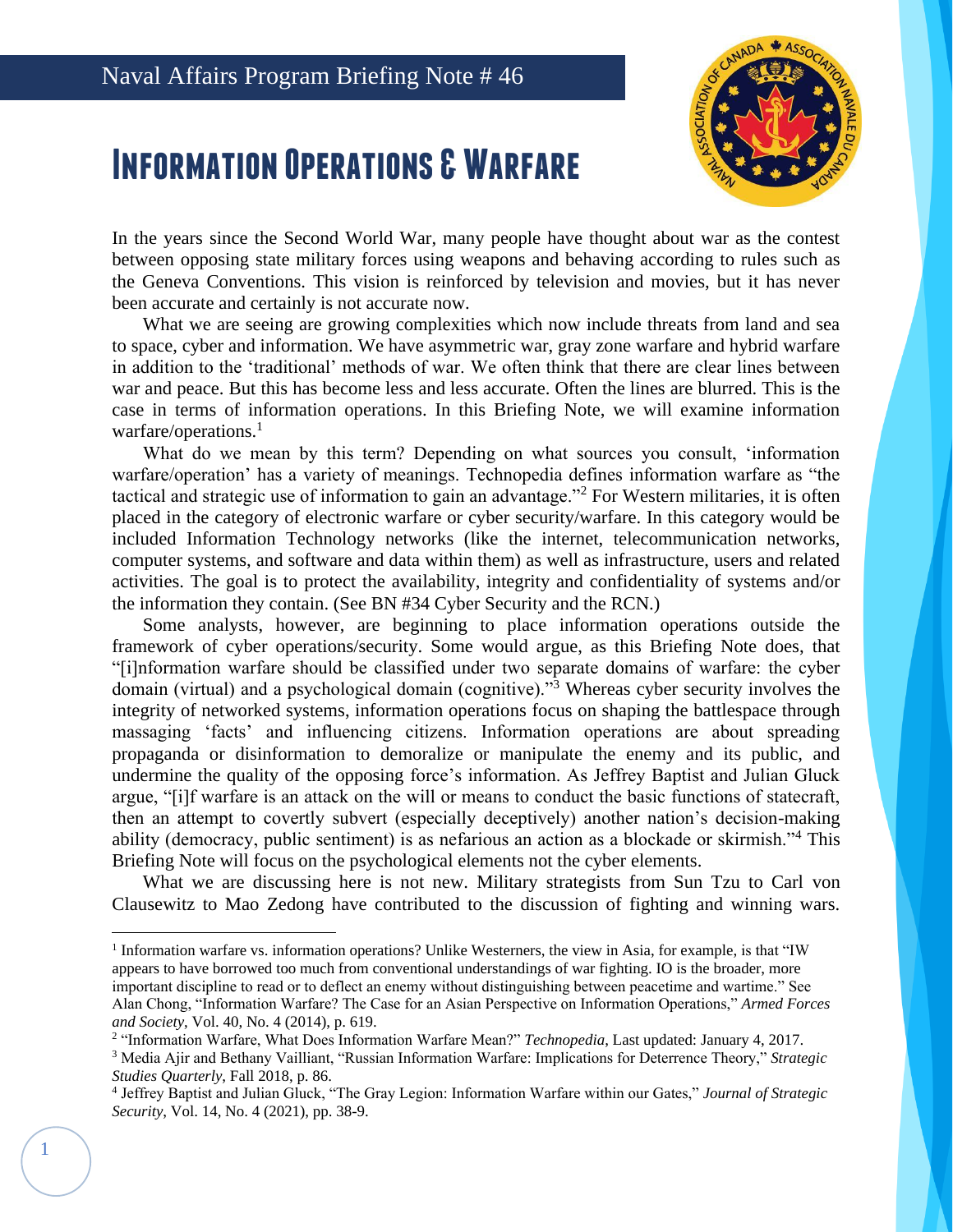Their discussion includes elements that are becoming prevalent once again – information operations. In his book *The Art of War*, Sun Tzu wrote that "all warfare is deception," and that "[t]he supreme art of war is to subdue the enemy without fighting."<sup>5</sup> He wrote that information is part of treating war as a game of deception. In the early 1800s, Carl von Clausewitz wrote that war is the continuation of politics by other means – and the means need not be military.

Thus it is not new to use disinformation and deception in warfare. Nor are psychological operations new since states have long used propaganda. The Allies perpetrated widespread deception/misinformation in the run up to the D-Day invasion in WWII. The Soviet Union used propaganda (agitprop) widely during the Cold War. The KGB had thousands of officers working on psychological and (dis)information warfare, and the office was not dismantled after the Cold War ended. What's new is the technology available to propagate and spread mis/disinformation and shape the battlefield. The invention and widespread adoption of the internet and social media has been a game changer for information operations.

What makes information operations via social media effective is that they are low cost, much cheaper than funding a conventional military with all its weapons and equipment. The operations are anonymous so the target may not know the source of the information. Actors avoid conventional confrontation, and hide behind anonymity. Attribution  $-$  i.e., determining who is behind false information – is time-consuming and difficult, which means deniability is high. With easy access to social media and some elements of traditional media (that are foreign funded, do not check sources or are politically motivated), information operations are cheap and effective.

Russian general Valery Gerasimov claims that information warfare can, in only a few days, transform a society into "a web of chaos, humanitarian catastrophe, and civil war... The scale of casualties and destruction ... are comparable with the consequences of any real war."<sup>6</sup> The socalled 'Gerasimov doctrine' claims that the "role of nonmilitary means of achieving political and strategic goals has grown, and, in many cases, they have exceeded the power of force or weapons in their effectiveness."<sup>7</sup>

Why would foreign states conduct information operations? The West/United States is too powerful to engage militarily, so enemies focus on other spheres. Information operations promote inaccurate or false information that undercuts trust in government (and fellow citizens) and thus influence citizens' votes, exacerbate cleavages (eg., about race, immigration, crime), promote demonstrations that sometimes involve violence, create the view that elites are the enemy, and in general divide society.<sup>8</sup> Citizens are so busy questioning and fighting each other that they ignore the world, slow down decision-making and make it less consensual, which can create a vacuum of power and interest. The result? "If the state cannot extract from its people the will to ensure internal order (state making), exert force upon external rivals (war making), or check rivals to state power internally and externally (protection, analogous to counterterrorism), then the state may as well be defenseless throughout, if not entirely defunct."<sup>9</sup>

<sup>5</sup> Sun Tzu, *The Art of War*, translated by Lin Wusun, second reprint (Beijing: Foreign Languages Press, 2005), p. 3. <sup>6</sup> Valery Gerasimov, "The Value of Science is in the Foresight: New Challenges Demand Rethinking the Forms and Methods of Carrying out Combat Operations," *Military-Industrial Kurier*, 2016, p. 24. Translated by Robert Coalson, in *Military Review*, Vol. 96, No. 1 (2016).

<sup>7</sup> Nick Brunetti-Lihach, "Information Warfare Past, Present, and Future," RealClear Defense, 14 November 2018, https://www.realcleardefense.com/articles/2018/11/14/ information\_warfare\_past\_present\_and\_future\_113955.html <sup>8</sup> Hans Klein, "Information Warfare and Information Operations: Russian and US Perspectives," *Journal of International Affairs*, Vol. 71, No. 1.5 (Special Issue 2018).

<sup>&</sup>lt;sup>9</sup> Baptist and Gluck, "The Gray Legion," p. 41.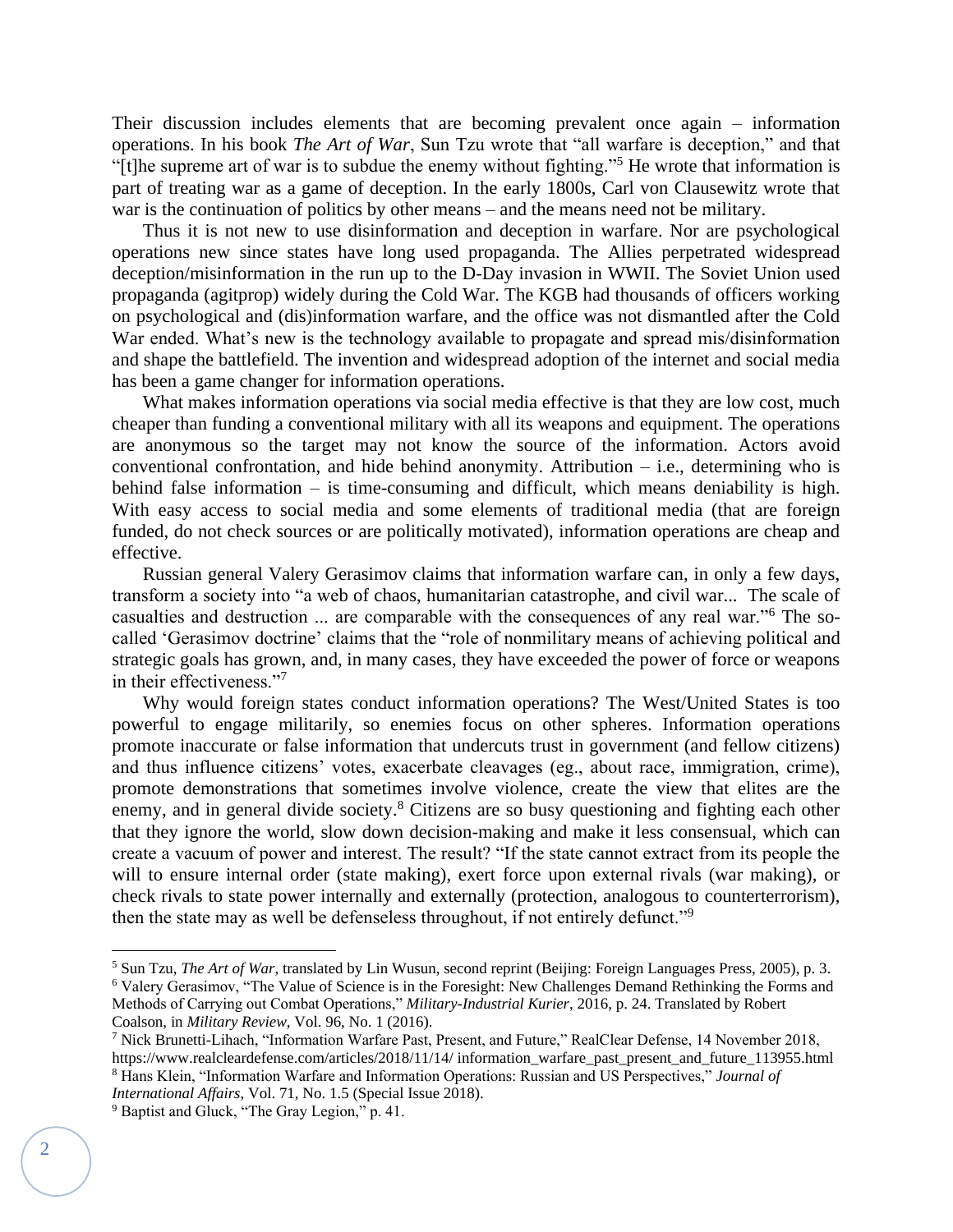Let us use an example that has been in the news lately – Russia. It is clear that Russia has developed multiple capabilities for information warfare. It is a whole-of-government approach, and whole-heartedly adopted by the military. It is said that the 'Kremlin Troll Army' can "sow discord, spread fear, influence beliefs and behaviors, discredit institutions, diminish trust in the government and ultimately destroy the possibility of using the internet as a democratic space."<sup>10</sup> The Russian Bulletin of the Academy of Military Sciences notes that "[t]he victim country does not even suspect that it is being subjected to information-psychological influence. This leads in turn to a paradox: the aggressor achieves his military and political aims with the active support of the population of the country that is being subjected to the influence."<sup>11</sup> The idea is to create messages to alter adversary's perceptions of a situation, and in a best-case scenario guide the public of the adversary into pushing for decisions that are likely not in their country's interest.

What is the view in the West? The idea of 'total war' fell out of fashion in the West after the invention of atomic weapons. Total war meant the mobilization of the whole of society in order to win, but with atomic weapons, that was thought to be dangerous and, with deterrence, unnecessary. However, outside of the West, many states still see 'war' as a whole-of-government activity to be conducted even during what we in the West think of as peace-time. Thus, certain states and non-state bodies – Russia, China, the Islamic State/ISIS for example – have used information operations very effectively. Western states are less effective at this.

The beauty of using information operations against the West is that a fundamental tenet of democracy is freedom of information/speech. Information flows freely and can be used for unscrupulous purposes. Whole populations can be reached through social media and influenced at low cost in real-time. Information operations do not work as well in non-democratic places because there is no freedom of speech and dissent is not allowed. Information operations can damage reputations of leaders, provide details of events that the domestic government is withholding and encourage disillusionment, but these operations are much more difficult.

But the main difference is that the West has not grasped the power of information operations being used by its adversaries. The West has economic and diplomatic power, and the United States in particular has military power, but "foolishly, however, it has ceded the information arena to those with malicious intent."<sup>12</sup> The West sees war in a different way than adversaries – *we* think we are at peace right now, but *they* are already working to undermine the West.

In the West, information is seen as valuable but the focus is information that enhances military operations (eg., more accurate knowledge of adversary movements and location of targets through networks, sensors and satellites), not information that affects the perceptions and ideas of a target population. While adversaries blend political and military operations, the West avoids including political considerations in military campaigns. Thus, "military success is presumed to lead inexorably to a favorable political outcome overseas."<sup>13</sup> There is a difference between means and will in warfare. In the West, we focus on the means (ships, planes, weapons) but not on the will (whether citizens agree to use the means).<sup>14</sup> Adversaries do not make this mistake. This is a problem.

There is some movement to change this. There is now recognition of the extent of foreign

<sup>&</sup>lt;sup>10</sup> Ajir and Vailliant, "Russian Information Warfare."

<sup>&</sup>lt;sup>11</sup> Russian Bulletin of the Academy of Military Sciences. Quoted in Ajir and Vailliant, "Russian Information" Warfare."

<sup>&</sup>lt;sup>12</sup> Baptist and Gluck, "The Gray Legion," pp. 39-40.

<sup>&</sup>lt;sup>13</sup> Brunetti-Lihach, "Information Warfare Past, Present, and Future."

<sup>&</sup>lt;sup>14</sup> See Baptist and Gluck, "The Gray Legion," p. 40.